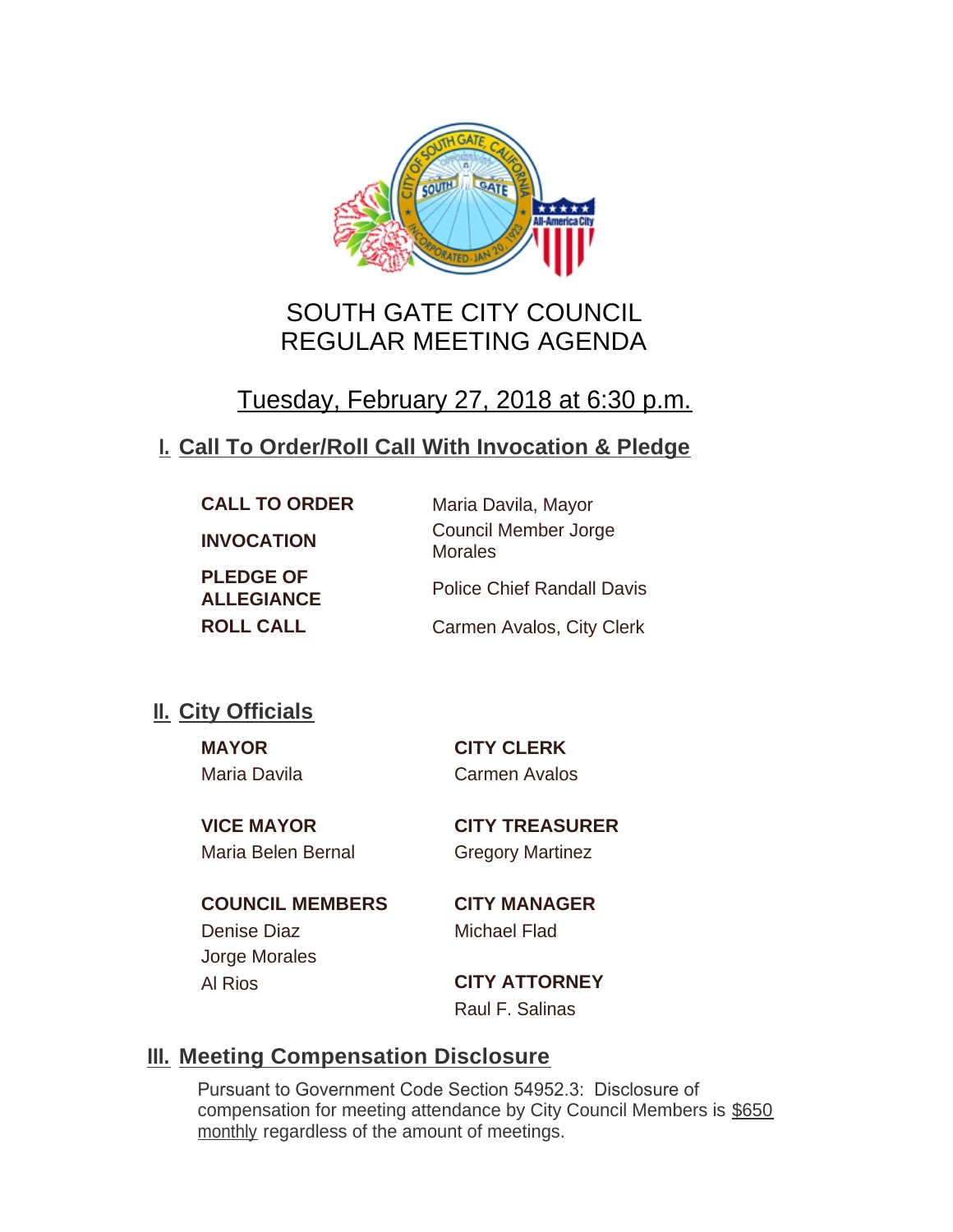## **Proclamations, Certificates, Introductions And IV. Ceremonial Actions**

#### **1. Appointments To The Commission For South Gate Youth**

The City Council will consider appointing Jenny Perez and Ingrid Ibarra to the Commission for South Gate Youth; the appointments will be ratified by a majority vote of the City Council. (PD)

Documents:

#### [ITEM 1 REPORT 02272018.PDF](http://cityofsouthgate.org/AgendaCenter/ViewFile/Item/5494?fileID=11763)

## **Public Hearings V.**

**2. Ordinance Amending Certain Sections And Chapters Of Title 11 (Zoning), Of The South Gate Municipal Code To Prohibit All Commercial Marijuana Activity And Prohibit All Outdoor Marijuana Cultivation**

The City Council will conduct a Public Hearing to consider waiving the reading in full and introduce Ordinance amending Table 11.2 1-1 (Prohibited Land Uses), Table 11.21-3 (Allowed Land Uses, Urban Mixed Use Zones), Table 11.21-4 (Commercial Industrial Zones Allowed Land Uses), Table 11.21-5 (Residential Neighborhood Zones Allowed Land Uses), of Section 11.21.020 (General Requirements), of Chapter 11.21 (Land Use Types), and Section 11.60.160 ("M" Definitions), of Chapter 11.60 (Definitions), of Title 11 (Zoning), of the South Gate Municipal Code to prohibit all commercial marijuana activities and outdoor marijuana cultivation. (CD)

Documents:

#### [ITEM 2 REPORT 02272018.PDF](http://cityofsouthgate.org/AgendaCenter/ViewFile/Item/5514?fileID=11775)

## **<u>VI. Comments From The Audience</u>**

During this time, members of the public and staff may address the City Council regarding any items within the subject matter jurisdiction of the City Council. Comments from the audience will be limited to five (5) minutes per speaker; unless authorized by the Mayor, the time limit may not be extended by utilizing another member's time. There will be no debate or action on items not listed on the agenda unless authorized by law.

Note: The City Council desires to provide all members of the public with the opportunity to address the Council. Nevertheless, obscene language, comments intended to disrupt or interfere with the progress of the meeting or slanderous comments will not be tolerated and may result in ejection and/or may constitute a violation of South Gate Municipal Code Section 1.04.110.

## **<u>VII. Reports And Comments From City Officials</u>**

During this time, members of the City Council will report on matters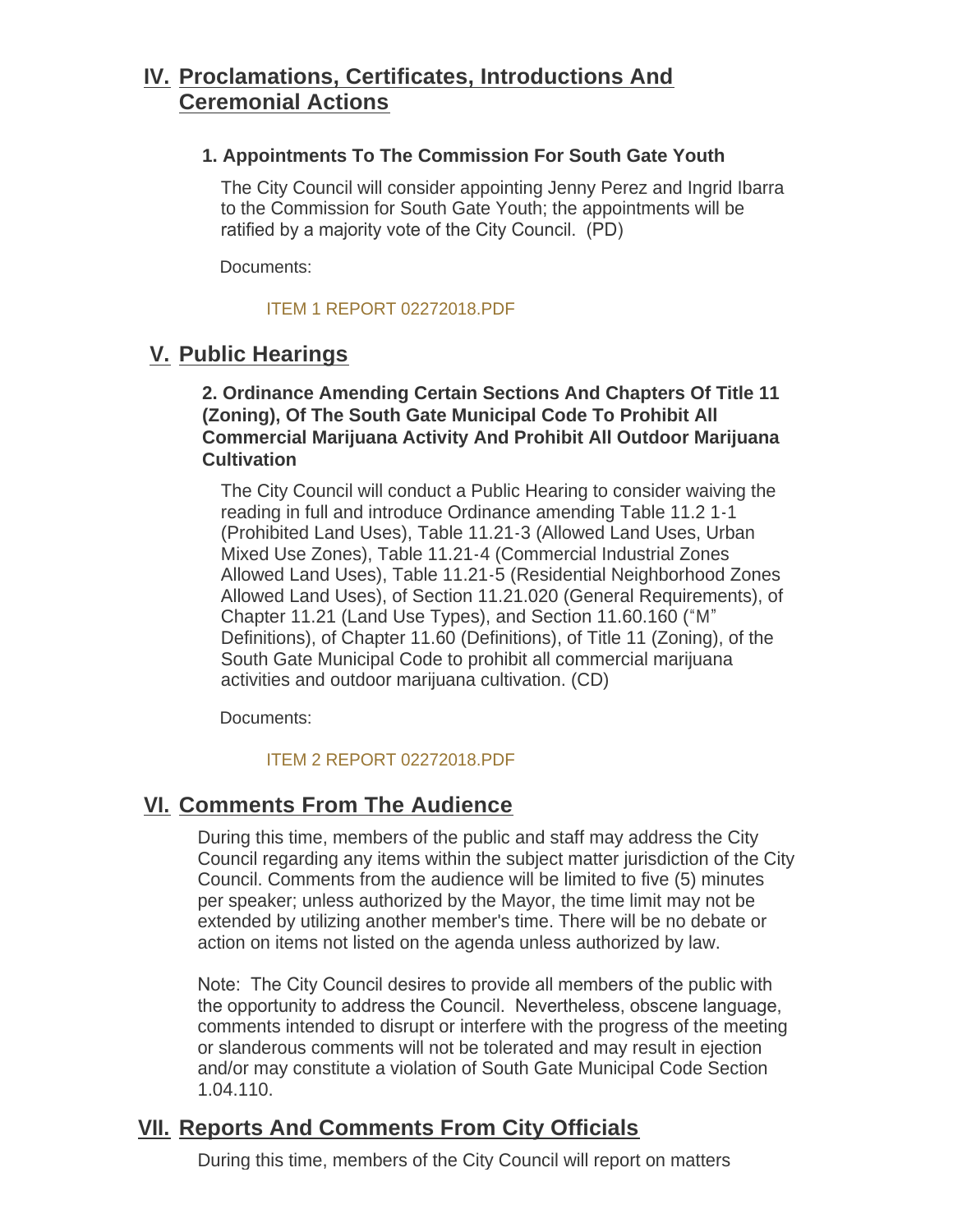During this time, members of the City Council will report on matters pertaining to their service on various intergovenmental boards and commissions as a representative of the City pursuant to Assembly Bill 1234. City Council Members will also have an opportunity to comment on matters not on the agenda.

Following the City Council Members, reports and comments will be heard by the City Clerk, City Treasurer, City Manager and Department Heads.

## **Consent Calendar Items VIII.**

Agenda Items **3, 4, 5, 6, 7, 8, 9, 10, 11, 12, and 13** are consent Calendar Items. All items including Ordinances, Resolutions and Contracts, may be approved by adoption of the Consent Calendar, individually and collectively by one (1) motion. There will be no separate discussion of these items unless Members of the City Council, the public, or staff request that specific items be removed from the Consent Calendar for separate discussion and action.

Any Motion to introduce or adopt an Ordinance on the Consent Calendar shall be: (1) a motion to waive the reading of the Ordinance and introduce the Ordinance or (2) a motion to waive the reading of the Ordinance and adopt the Ordinance, as appropriate.

#### **3. Resolution Supporting Proposition 68, California Drought, Water, Parks, Climate, Coastal Protection, And Outdoor Access For All Act Of 2018**

The City Council will consider adopting a **Resolution \_\_\_\_\_\_** supporting Proposition 68, the California Drought, Water, Parks, Climate, Coastal Protection, and Outdoor Access for All Act of 2018.

Documents:

#### [ITEM 3 REPORT 02272018.PDF](http://cityofsouthgate.org/AgendaCenter/ViewFile/Item/5512?fileID=11773)

#### **4. Resolution Supporting Proposition 69, Opposing Senate Bill 1 Repeal Efforts**

The City Council will consider adopting a **Resolution \_\_\_\_\_\_** supporting Proposition 69, opposing Senate Bill 1 repeal efforts, and authorizing the City to be included in the "Coalition to Protect Local Transportation Improvements List." (PW)

Documents:

#### [ITEM 4 REPORT 02272018.PDF](http://cityofsouthgate.org/AgendaCenter/ViewFile/Item/5506?fileID=11767)

#### **5. Amended And Restated Retainer Agreement To Contract No. 2163 With The Law Firm Of AlvardoSmith For Legal Services**

The City Council will consider: (ADMIN)

a. Approve Amended and Restated Retainer Agreement (Amended Agreement) to Contract No. 2163 with AlvaradoSmith, a Professional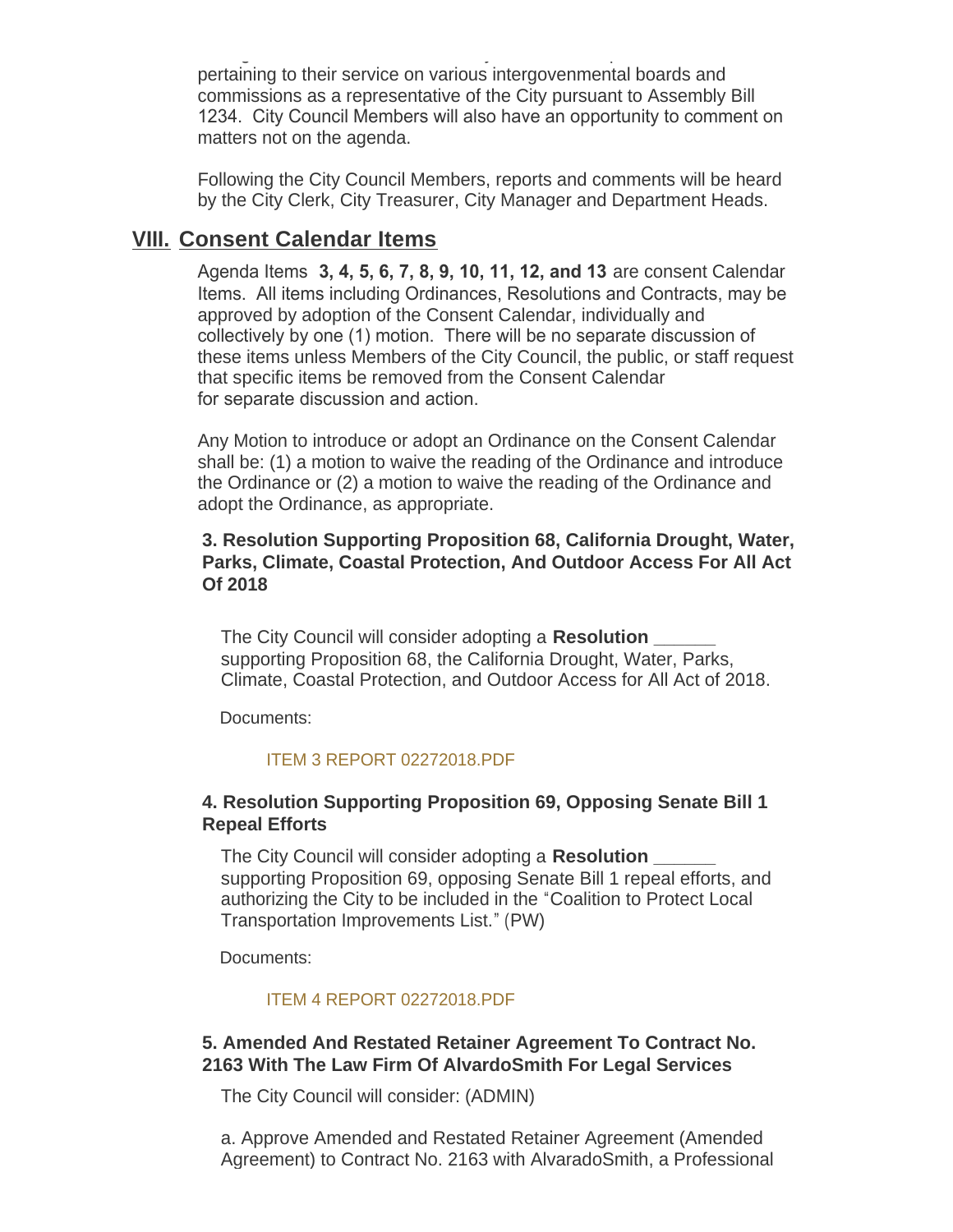$A_{\rm eff}$  and  $A_{\rm eff}$  with  $A_{\rm eff}$  with  $A_{\rm eff}$  with  $A_{\rm eff}$  with  $A_{\rm eff}$  with  $A_{\rm eff}$ Corporation, increasing hourly rates for legal services; and

b. Authorize the Mayor to execute the Amended Agreement in a form acceptable to the City Manager.

Documents:

#### [ITEM 5 REPORT 02272018.PDF](http://cityofsouthgate.org/AgendaCenter/ViewFile/Item/5513?fileID=11774)

#### **6. Agreements For Changes To Dental, Vision And Life Insurance Providers And Implementing A Long-Term Disability Insurance Coverage**

The South Gate City Council will consider: (ADMIN SERVICES)

a. Approve the change in dental providers from Delta Dental/Delta Allied to Principal Insurance for the PPO and EPO plans and California Dental Network for the DHMO, effective April 1, 2018;

b. Approve the change in vision providers from VSP to Superior Vision, effective April 1, 2018;

c. Approve the change in group life and AD&D insurance from Guardian Insurance to Principal Insurance, effective April 1, 2018;

d. Approve the implementation of a long-term disability insurance program for full-time city employees with Reliance Standard Insurance;

e. Authorize the Mayor to execute these Agreements after approval as to form by the City Attorney; and

f. Authorize the Director of Administrative Services to be the contract administrator for purposes of the day-to-day administration of the subject contracts.

Documents:

#### [ITEM 6 REPORT 02272018.PDF](http://cityofsouthgate.org/AgendaCenter/ViewFile/Item/5511?fileID=11772)

#### **7. Agreement With Tetra Tech For Design Services For The Water Facility Chlorination System Upgrade**

The City Council will consider: (PW)

a. Amend the Capital Improvement Program to incorporate the Water Facility Chlorination System Upgrade, City Project No. 586-WTR;

b. Transfer \$280,000 in Water Funds from Account No. 411-731-71-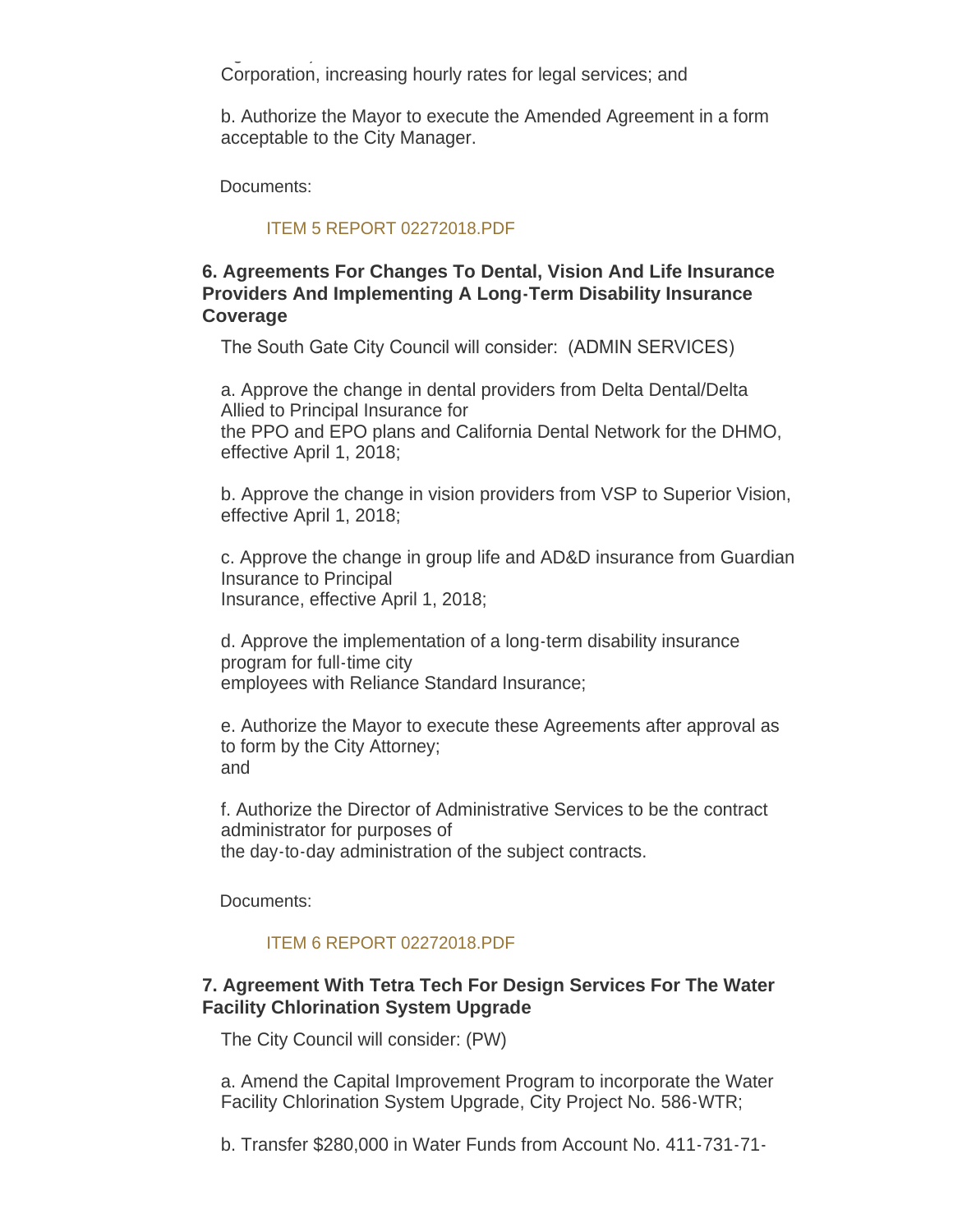9549 to Account No. 411-731-31-9557 to fund the design phase of the project;

c. Approve Professional Services Agreement with Tetra Tech to provide design services and prepare construction documents for the Water Facility Chlorination System Upgrade, City Project No. 586- WTR, for an amount not-to-exceed \$228,000; and

d. Authorize the Mayor to execute the Agreement in a form acceptable to the City Attorney.

Documents:

#### [ITEM 7 REPORT 02272018.PDF](http://cityofsouthgate.org/AgendaCenter/ViewFile/Item/5510?fileID=11771)

#### **8. Agreements For Background Investigators For The Police Department**

The City Council will consider: (PD)

a. Approving an Agreement **(Contract \_\_\_\_\_\_\_)** with B-Line Investigations, Inc., to conduct background investigations for the Police Department for a two-year term;

b. Approving an Agreement **(Contract \_\_\_\_\_\_\_)** with Gutierrez Background Investigations to conduct background investigations for the Police Department for a two-year term;

c. Approving an Agreement **(Contract \_\_\_\_\_\_\_)** with Investigative Polygraph Service to conduct background investigations for the Police Department for a two-year term;

d. Approving an Agreement **(Contract \_\_\_\_\_\_\_)** with Kurk Investigative Group to conduct background investigations for the Police Department for a two-year term;

e. Approving an Agreement **(Contract \_\_\_\_\_\_\_)** with XPD Investigations to conduct background investigations for the Police Department for a two-year term;

f. Approving an Agreement **(Contract \_\_\_\_\_\_\_)** with Steve Swain Background Investigator to conduct background investigations for the Police Department for a two-year term; and

g. Authorizing the Mayor to execute the Agreements in a form acceptable to the City Attorney.

Documents:

#### [ITEM 8 REPORT 02272018.PDF](http://cityofsouthgate.org/AgendaCenter/ViewFile/Item/5495?fileID=11766)

**9. Grant Funds From Tesoro And Andeavor Foundations For Two**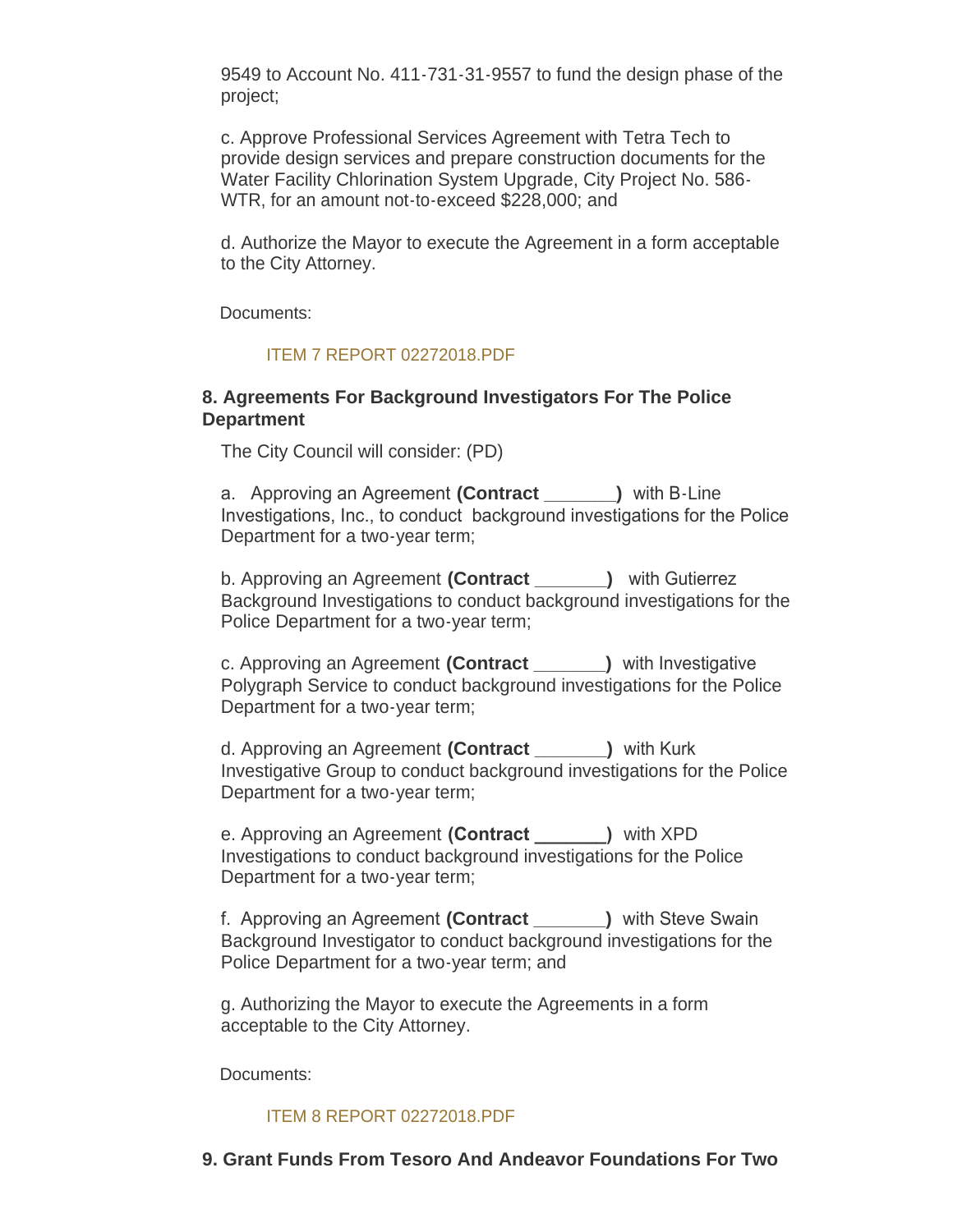#### **Part-Time Community Service Officers For The South Gate Business Watch Program**

The City Council will consider: (PD)

a. Accepting \$60,000 from the Tesoro/Andeavor Foundation to fund the South Gate Business Watch Program (Program);

b. Approving two additional part-time Community Service Officer positions to implement the Program;

c. Increasing the Fiscal Year 2017/18 revenue projections in the Law Enforcement Grants Fund, Account No. 231-4628 (Program Grant), from \$0 to \$60,000; and

d. Appropriate the \$60,000 as follows: \$59,100 to Account No. 231- 557-21-5103 (Part-Time Salaries) and \$900 to Account No. 231-557- 21-5220 (Medicare) to cover the costs of the two part-time Community Service Officer positions.

Documents:

#### [ITEM 9 REPORT 02212018.PDF](http://cityofsouthgate.org/AgendaCenter/ViewFile/Item/5496?fileID=11741)

#### **10. Purchase Of Four Pursuit Vehicles And Required Equipment For The Police Department**

The City Council will consider (PD)

a. Approving Purchase Order with National Auto Fleet Group for the purchase of four pursuit vehicles for the Police Department, in the total amount of \$186,269.00, which includes the purchase and installation of necessary emergency equipment;

b. Approving Purchase Order with Motorola/BearCom for the purchase of radio equipment, including installation, labor and programming to outfit these four pursuit

vehicles, in the

total amount of \$40,787.00.

Documents:

#### [ITEM 10 REPORT 02272018.PDF](http://cityofsouthgate.org/AgendaCenter/ViewFile/Item/5507?fileID=11768)

#### **11. Rejection Of All Bids For The Police Department Wellness Center Project**

The City Council will consider rejecting all bids received in the City Clerk's Office for the Police Department Wellness Center, City Project No. 552-ARC, which will be redesigned and rebid at a future time.

Documents: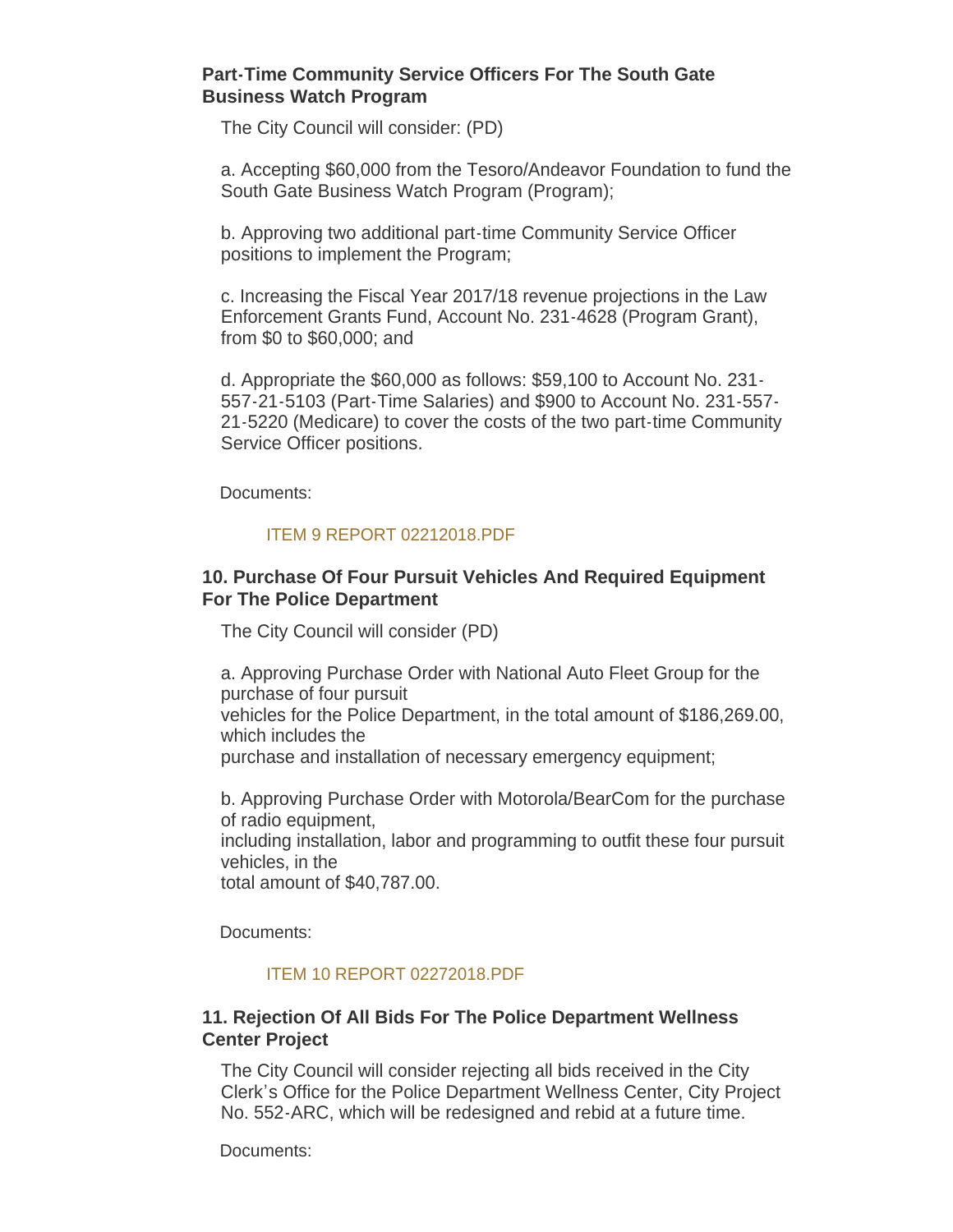#### **12. Request For Waiver Of Fees By South Gate Middle School For Use Of The City's Show Mobile Portable Stage For A School Event**

The City Council will consider: (PARKS)

a. Approve the request from South Gate Middle School to waive the cost for the City to provide delivery, set up, and return of the City's Show Mobile portable stage for the school's Literacy Day event scheduled for March 3, 2018;

b. Approve a fee waiver in the amount of \$1,378; and

c. Appropriate \$840 from the unassigned General Fund balance to account number 100-460-61-5110 to cover the staff costs related to the use of the Show Mobile.

Documents:

#### [ITEM 12 REPORT 02272018.PDF](http://cityofsouthgate.org/AgendaCenter/ViewFile/Item/5509?fileID=11770)

#### **13. Special And Regular City Council Meeting Minutes Of January 9 And 23, 2018, And May 16, 2017**

The City Council will consider: (CLERK)

a. Approving the Special and Regular Meeting minutes of January 9, 2018 and January 23, 2018; and

b. Approving the Special Meeting minutes of May 16, 2017.

Documents:

#### [ITEM 13 REPORT 02272018.PDF](http://cityofsouthgate.org/AgendaCenter/ViewFile/Item/5497?fileID=11764)

### **IX. Reports, Recommendations And Requests**

#### **14. Agreement With Minagar & Associates, Inc., For A Comprehensive Citywide Parking Study**

The City Council will consider: (PW)

a. Approving an Agreement **(Contract \_\_\_\_\_\_)** with Minagar & Associates, Inc., to prepare a comprehensive Citywide Parking Study, City Project No. 590-RPT, in an amount not-to-exceed \$159,852; and

b. Authorizing the Mayor to execute the Agreement in a form acceptable to the City Attorney.

Documents:

[ITEM 14 REPORT 02272018.PDF](http://cityofsouthgate.org/AgendaCenter/ViewFile/Item/5524?fileID=11776)